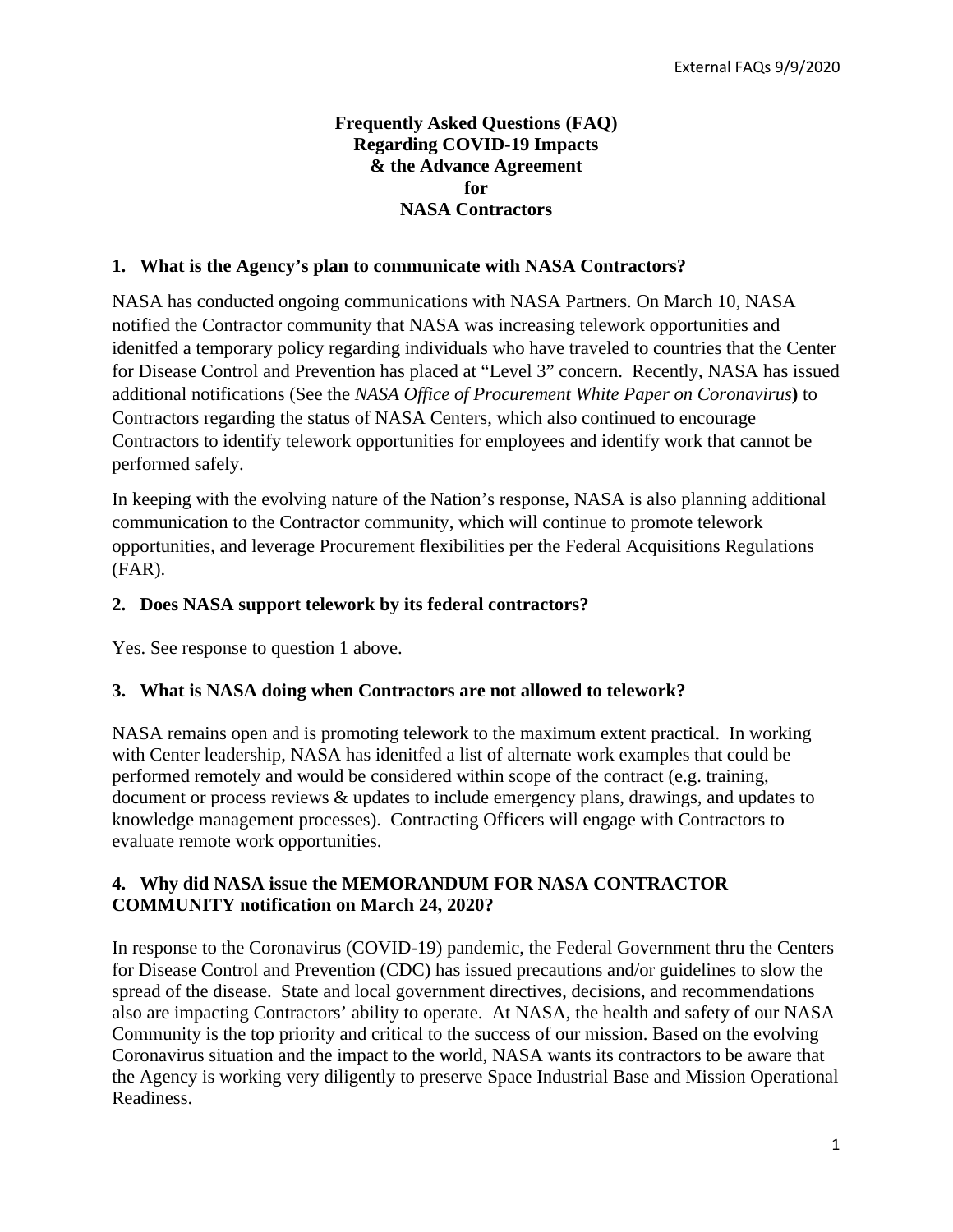### **5. What procurement authorities enable the Contractor to maintain employees in a mobile-ready state to maintain the Space Industrial Base and other skilled professionals and key personnel?**

NASA's Office of Procurement and the Office of General Counsel have identified flexibilities that would enable preservation of the space industrial base and mission operations readiness. The options are:

For On-site contractors: NASA FAR Supplement clause 1852.242-72, *Denied Access to NASA Facilities* clause, when a NASA Facility is closed and there is no work that a Contractor or their employee can accomplish from a remote location.

For Off-site Contractors: FAR 52.242-15 *Stop Work Order* clause, when a contractor informs us that they cannot safely perform work at their facilities, either because of state guidelines or their own internal assessment; and/or applicable clauses such as FAR 52.212(4) T&C for Commercial Items.

In addition, the Office of Procurement has created an Advance Agreement mechanism to facilitate a standard Agency solution and to expedite the modification process to execute these flexibilities.

The passage of the CARES Act compliments other Federal Acquisition Regulations (FAR) including the NASA FAR Supplement authorities and explicitly states Contracting Officers now have the authority to reimburse contractors and their subcontractors for paid leave given:

- A. Contractor employees or subcontractors cannot perform work due to a facility closures or other restrictions;
- B. Employees cannot telework because their job duties cannot be performed remotely; and
- C. The employees are kept at a "ready state."

### **6. Is NASA automatically issuing a Stop Work Order? What steps should a Contractor initiate to notify NASA of COVID-19 impacts?**

NASA is not automatically issuing Stop Work Order or Denied Access letters. To initiate either of these two events, *a contractor must follow* the steps in the MEMORANDUM FOR NASA CONTRACTOR COMMUNITY issued on March 24<sup>th</sup>.

**Step 1:** Notify your contracting officer (phone or email).

**Step 2:** Click the link within the letter which records your request and formally notifies the Agency of your need of an Advance Agreement with due to performance impacts due to COVID-19.

The Contracting Officers (CO), Contracting Officer Representatives (COR) will work with you to complete the Advance Agreement. Within the advance agreements you will identify what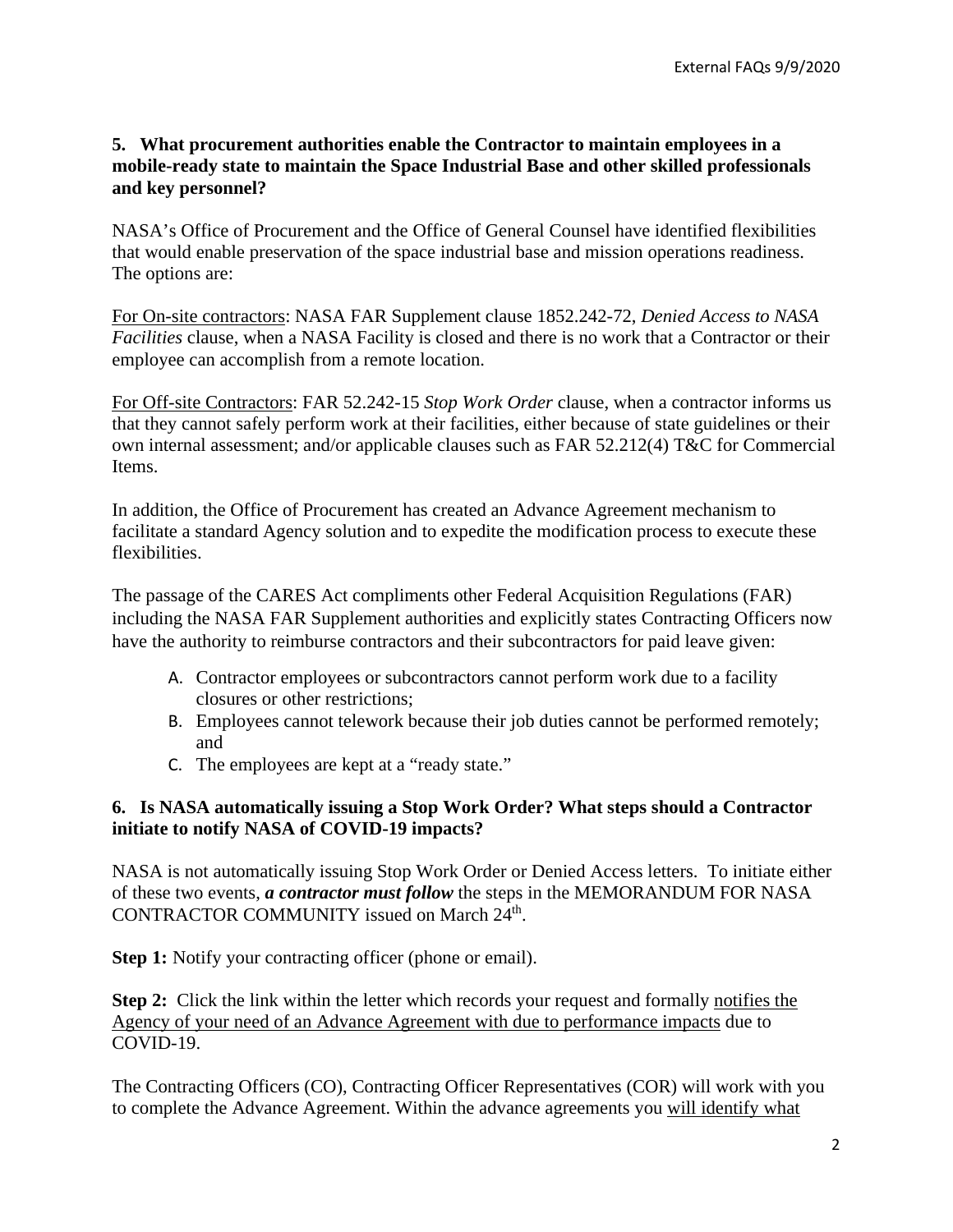work will continue, what work will not continue, and the quantity of staff that is impacted, including those that cannot telework. The Contractor shall also address NASA identified alternate work that potentially could be performed remotely, things such as training and documentation of process improvements, lessons learned, or other contract specific items (drawings, processes, etc.).

**Step 3:** The CO will create a Bilateral Modification to incorporate Advance Agreement into Contract.

**Step 4:** The contractor will either invoice in accordance with the Continuity of Work Invoicing Instructions and/or invoice in accordance Invoicing for Weather and Safety Leave Impacts. The Advance Agreement contains the invoicing instructions.

- **A. Continuity of Work Invoicing –** Applies to ongoing work to include telework and alternate work. Invoice process is normal.
- **B.** Invoicing for Weather and Safety Leave (COVID-19 impact) NASA is Allowing for monthly provisional billing
	- i. Enables agencies to reimburse paid leave that contractors provide to keep their employees and subcontractors in a ready state when contractors cannot perform work.
	- ii. Enable NASA to track this cost separately for reporting purposes, Contractors are required to idenitfed as weather and safety leave for charging and invoice purposes.
- iii. Requires a separate invoice and must adhere to the instructions on the Advance Agreement for billing and labeling the invoice (COVID-19 nomenclature).
	- i. Invoice shall separate labor and non-labor expenses.
- iv. Requires Contractor to flow down to subcontractors and payment to employees.
- v. Requires Contractors that received loans that are forgiven thru the CARES Act Authorizations will be required to identify those amounts and per the division G of Public Law 116–127.

**Step 5:** Return to WORK/Operational Norms

CO and Contractor finalize and reconcile provisional billing and close out the Advance Agreement with a modification.

## **8. If Contractors do not currently have any impacts related to COVID-19 but Contractors status change in the future can Contractors notify NASA?**

Yes, per the NASA Contractor Community Memorandum issued on March 24, Contractors can notify NASA if work is impacted in the future due to the COVID-19 situation.

# **9. What is the purpose of the Advance Agreement?**

The advance agreement will provide a path forward for NASA COs, CORs, and NASA Contractors regarding work and cost incurrence and reporting for navigating ongoing work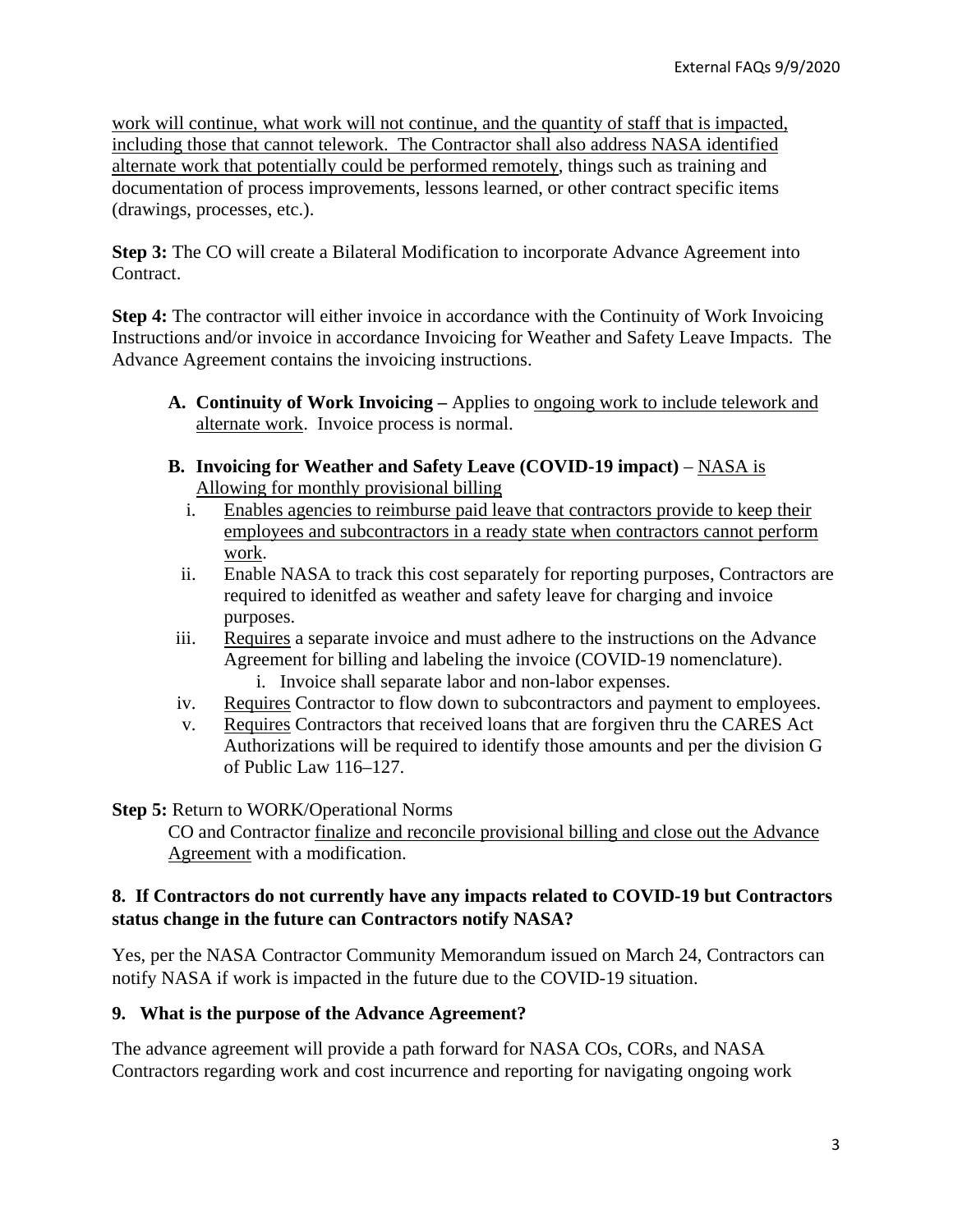and/or interruptions associated with COVID-19. The advance agreement is required if there is a work stoppage impact from the COVID-19 emergency.

### **10. Is an Advance Agreement required if the Contractor can continue performance of all work from a remote location?**

No, if the Contractor can continue performance of all work an Advanced Agreement is not required.

# **11. Is a separate Advance Agreement required to be completed if the Contractor work stoppage work changes/increase (e.g. Center status increases from stage 3 to stage 4, large program work changes)?**

It depends. In the event the scope of the Contractor's work stoppage increases, the CO, COR, and Contractor shall document the additional work stoppage and impact. If the timing of adding the additional work stoppage by modification is near the end of the emergency, the CO may capture the additional work stoppage information as part of the reconciliation modification, which is required after the emergency has passed and work returns to a normal status.

# **12. Can Contractors select more than one clause option for the authority? For example, what if they have performance at multiple centers? Also, what if they have impacts due to Denied Access and Stop Work?**

Answer: Yes, multiple authorities may be used. The CARES Act only applies to labor expense of employees. Non-labor expenses will require authorization by an existing contract clause, such as Denied Access or Stop Work. The CO shall identify the applicable clause for the unique contract situation and document this information in the Advance Agreement Addendum.

# **13. Box 15 of the Advance Agreement requires Contractors to add the names of their employees that are unable to perform work. What if there are several hundred employees that fall under box 15?**

The intent of requiring Contractors to identify names is to ensure the payments disbursed by the Government are received by the employees. Contractors should be able to print a list of employees from their HR systems. Names can be attached to the Advance Agreement in lieu of inserting names into box 15

# **14. What authority should the bilateral modification reference?**

Modifications shall reference, Section 3610 (Federal Contractor Authority) of the "Coronavirus Aid, Relief, and Economic Security Act" (H.R. 748) ("the CARES Act"). The CARES Act is only applicable to Employee labor. The CARES Act complements the FAR 52.242-15 Stop Work Order or NFS 1852.242-72 Denied Access to NASA Facilities, or similar applicable clause unique to the specific contract such as FAR 52.212(4) T&C for Commercial Items. The reference authority shall be the CARES ACT and the applicable Contract Clause.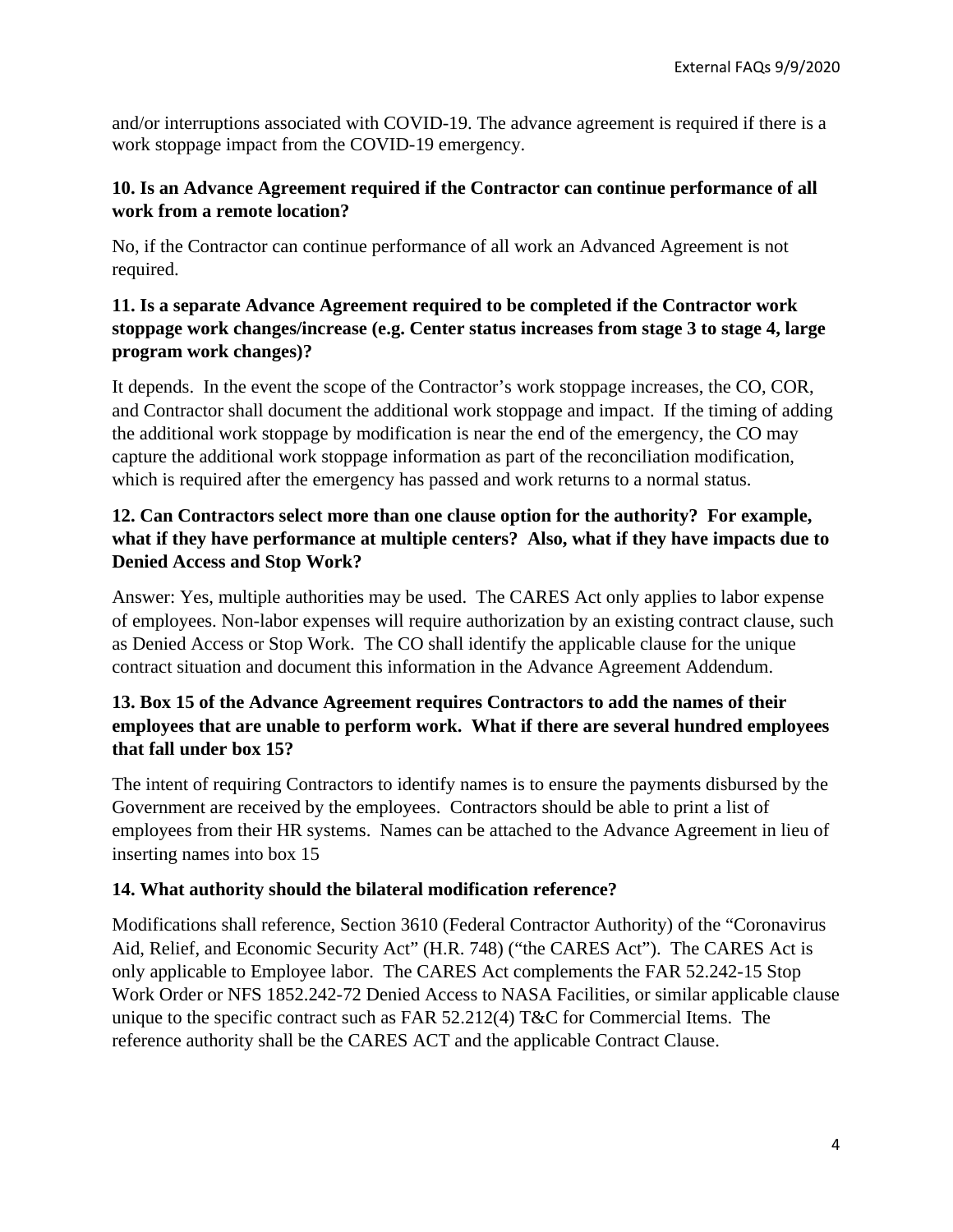### **15. Will the Advance Agreement result in 2 modifications?**

Yes, at least a minimum of 2 modifications. One (1) to incorporate the Advance Agreement into the contract and one (1) to close the Advance Agreement (e.g. reconciliation of cost and impact to service or deliverable) after a return to normal operations. An additional modification(s) may be required to capture any increase in work stoppage (depends on unique situation and magnitude).

## **16. What is the timeframe that a Contractor can identify a work stoppage and identify the need to place employees in the weather and safety (or similar) leave status?**

Per the CARES Act, the work stoppage shall not be before the declaration of the heath emergency, January 31, 2020 for COVID–19 and cannot be later than September 30, 2020.

# **17. How many characters does the Advance Agreement fill-in box summary hold? Can Contractors upload an excel sheet with Contractor information instead of including in the fill-in box idenitfed on the Advance Agreement?**

The Advanced Agreement fill-in summary boxes expand for an unlimited amount of characters. If documents are attached, the Advance Agreement fill-in box summaries will require a synopsis of the attached documents. The synopsis enables automatic data collections.

## **18. Will an advance agreement be needed for each task order under an Indefinite Delivery Indefinite Quantity (IDIQ) contract?**

No, only one Advance Agreement is required per contract to determine the path forward between NASA and the Contractor. In the event the contract has multiple task orders, the CO shall coordinate with the affected COR to ensure funding is available for provisional invoicing purposes.

# **19. Does the Advance Agreement apply to Subcontractors?**

The agreement terms shall flow down to Subcontractors.

# **20. Does the Advance Agreement require signature?**

No, a bilateral modification will incorporate it into the contract.

# **21. For 100% IDIQ Multiple Award Contracts (MACs) with firm-fixed price task orders, is an Advanced Agreement required if there is currently no work on a contract?**

No.

# **22. Is the Contractor required to submit a separate invoice for any COVID-19 Impact?**

Yes, per the Advance Agreement Contractors shall submit a separate invoice. If any of the invoicing clauses require a frequency modification to enable additional invoicing, the CO shall capture the modified language on the Advance Agreement addendum.

# **23. Would Contractor employees qualify for unemployment?**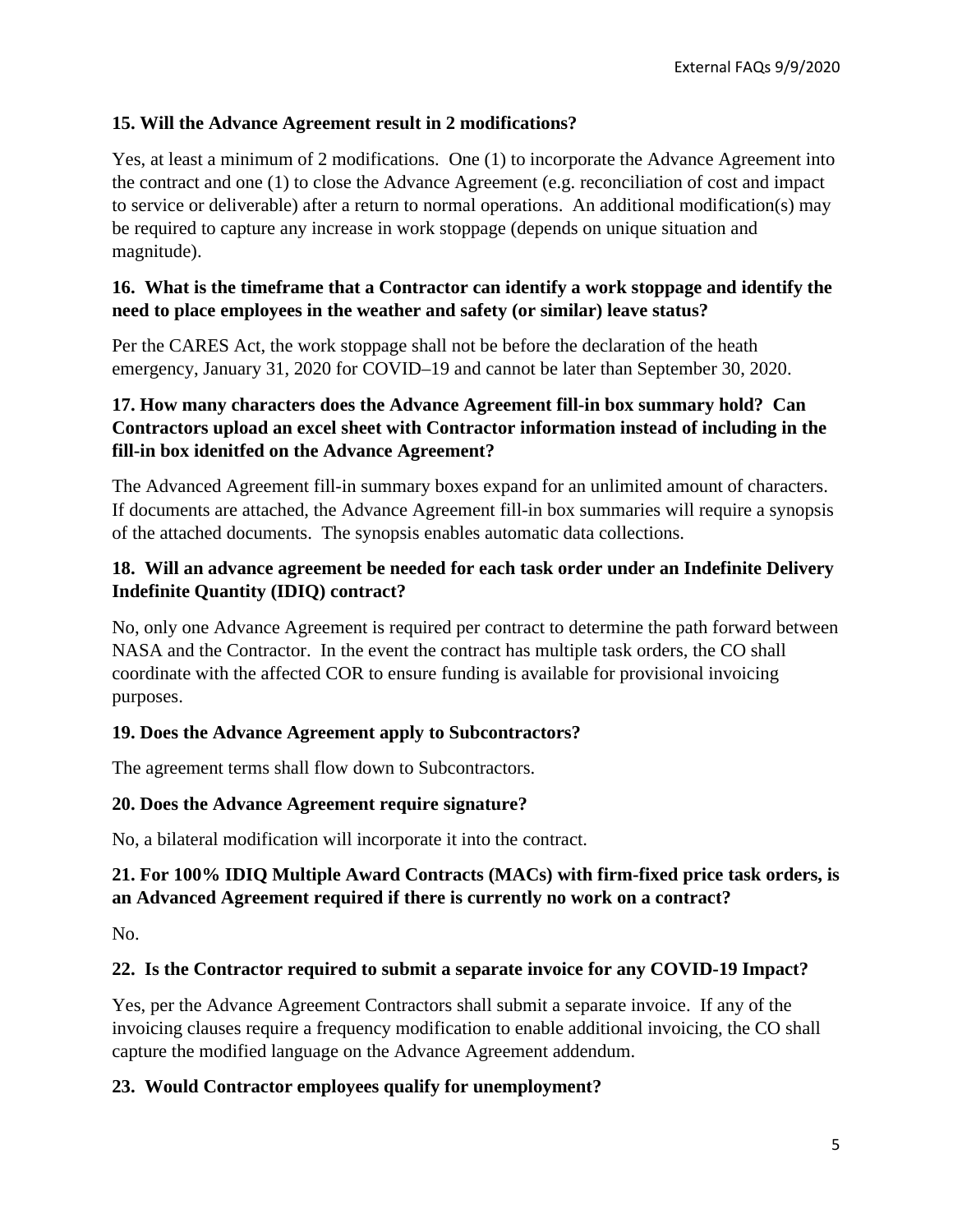It depends on their situation and applicable unemployment rules.

### **24. If contractor employees receive unemployment benefits, may the contractor include expenses for those employees in its invoice.**

No.

# **25. If a Firm Fixed Price (FFP) Contractor utilizes the Weather and Safety Leave, can the Contractor provisional billing include profit?**

FFP Contractors can bill for profit that is part of the original contract price. Additional profit above that which is already part of the contract price is not permitted.

## **26. Should the Contractor submit a separate invoice to identify COVID-19 impacts in addition to a normal invoice if there is ongoing work?**

Yes, per the terms of the Advance Agreement.

#### **27. How will a Contractor demonstrate that it paid its employees?**

Certified Payroll records or similar documentation.

**28. For cost incurred due to alternate work performed in a remote location or cost to preserve the Contractor readiness how does the Contractor charge and who pays for this cost?**

Contractors will continue to charge to their normal projects during this emergency. Refer to your Contracting Officer for additional details.

### **29. By maintaining a ready workforce so the Contractor can immediately resume work, should the Contractor keep equipment idle?**

The CO & COR shall discuss impacts regarding equipment and determine the most effective and efficient approach for the unique situation. The Advance Agreement ground rules require the Contractor to minimize cost to the maximum extent practical and to notify the CO of any anticipated cost increase.

## **30. Section 3610 of the CARES Act provides authority for contractor relief. Will this be a different process than the efforts NASA is already implementing?**

No, NASA current strategy was developed to preserve the Readiness of the Space Industrial Base and NASA Mission Operational Readiness due to the Coronavirus (COVID-19) Situation. A \$2T Relief Package, Keeping Workers Paid and Employed, Health Care System Enhancements, and Economic Stabilization. Within this Division is a set of Labor Provisions, including Section 3610, Federal Contractor Authority. This government-wide provision enables agencies to reimburse paid leave that contractors provide to keep their employees and subcontractors in a ready state when contractors cannot perform work during the current pandemic on a site that has been approved by the Federal government. For NASA, this legislation reinforces Agency authorities already being exercised.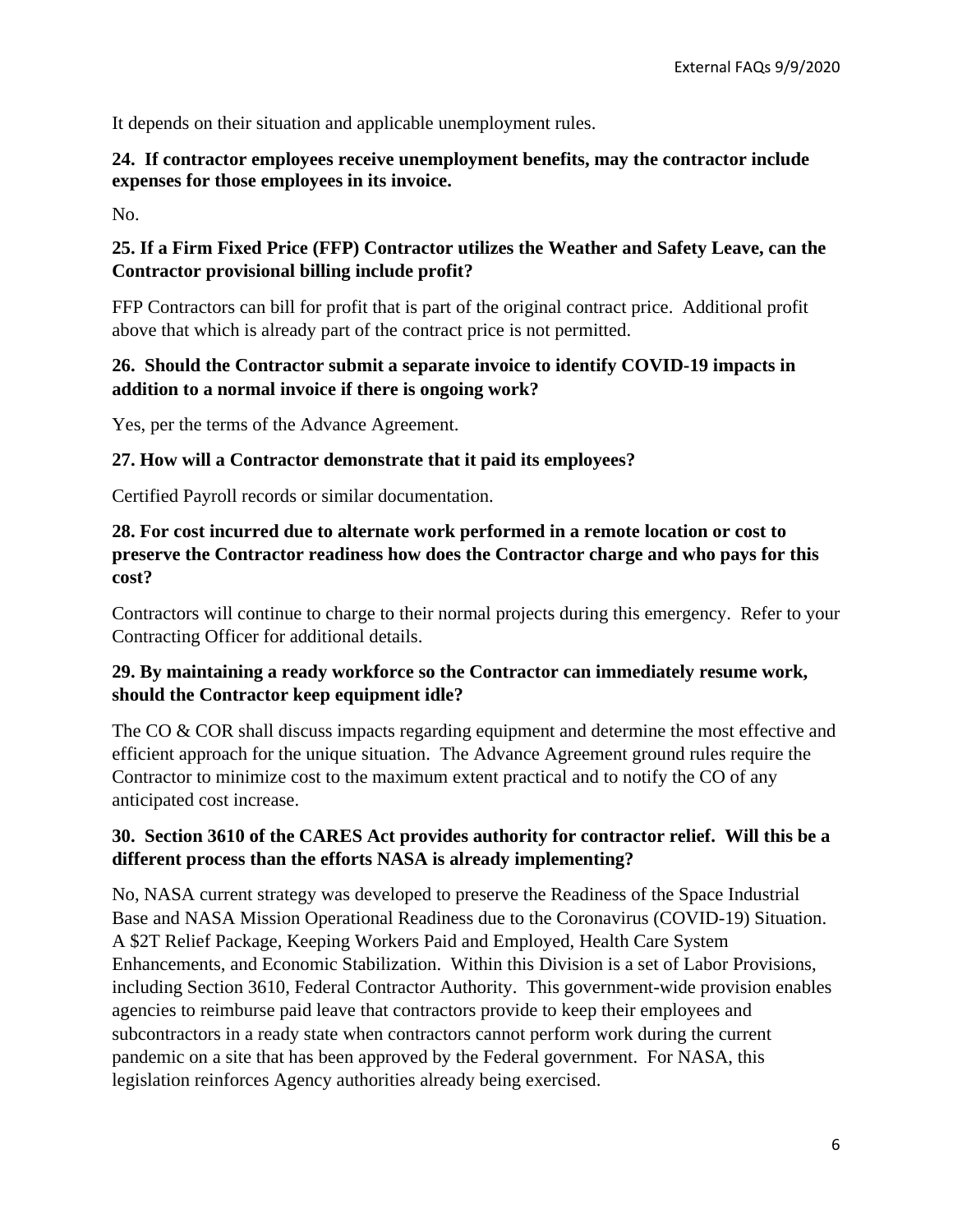## **31. For identified mission essential work at an offsite or onsite location will NASA provide documentation to the Contractor in case the local state or municipality initiate a shelter inplace? If so what is the process for the Contractor or its suppliers to request such a letter.**

For Off-Site: NASA HQ is reviewing each request individually to decide about mission essential critical aeronautical and space activity required for the general welfare and security of the United States consistent with 51 U.S.C. 20102(b). If NASA decides a company is performing essential work, the company must provide their employees the appropriate documentation.

For On-Site: Employees who are required to travel to and from the worksite (Center or Headquarters) to perform mission essential work should show their NASA PIV card (government badge) and state they work for the federal government and are traveling to or from work, if stopped by law enforcement.

# **32. Will the COVID-19 emergency delay or defer anticipated contract awards or the schedules for these forthcoming programs? If so, how will these adjustments be prioritized, determined, and communicated?**

The Agency is working to maintain its current contract award schedule. We have virtual sites and processes such as a virtual source selection evaluation capability and electronic proposal submittal processes in place so that we can effectively operate in a remote fashion. We will continue to monitor this situation and will adjust our approach as necessary. If the need to grant an acquisition timeline extension arises, we will communicate that to industry via an update on beta.sam.gov where our solicitations are posted for industry to view.

## **33. If the CARES Act Section 3610 expires on September 30, 2020, Will NASA continue with existing FAR based authorities as outlined in Memorandum for NASA Contractor Community dated 24 March 2020 to enable Contractors to maintain its readiness to assume full contractor performance immediately once it is deemed safe to do so?**

FAR 52.242-15 Stop Work Order or NFS 1852.242-72 Denied Access to NASA Facilities authorizes reimbursement of certain costs for the Contractor to maintain readiness while access is restricted to the facility. Contracting Officers, CORs, and Contractors shall update any Advance Agreements and Modifications to reflect the change in authority and any revisions to the quantity of employees affected.

Contractors shall no longer identify affected employees as "Weather and Safety leave" but should categorize employees as "Mobile Ready" due to restricted access to the facility. Provisional invoicing instructions remain intact and "Weather and Safety" Leave shall be updated to "Mobile Readiness". Provisional cost associated with "Mobile Ready" will be finalized as part of the REA once there is no longer restricted access to the facility.

Once the Center reopens and notifies Contractors that the Restrictive Site access has been rescinded, the Government has no authority under either contract provisions or the CARES Act to reimburse Contractors for Weather and Safety or Mobile Ready leave. Contractors must take proper steps to remobilize to perform the work. If Contractor employees do not return to work, they must follow normal company leave policies.